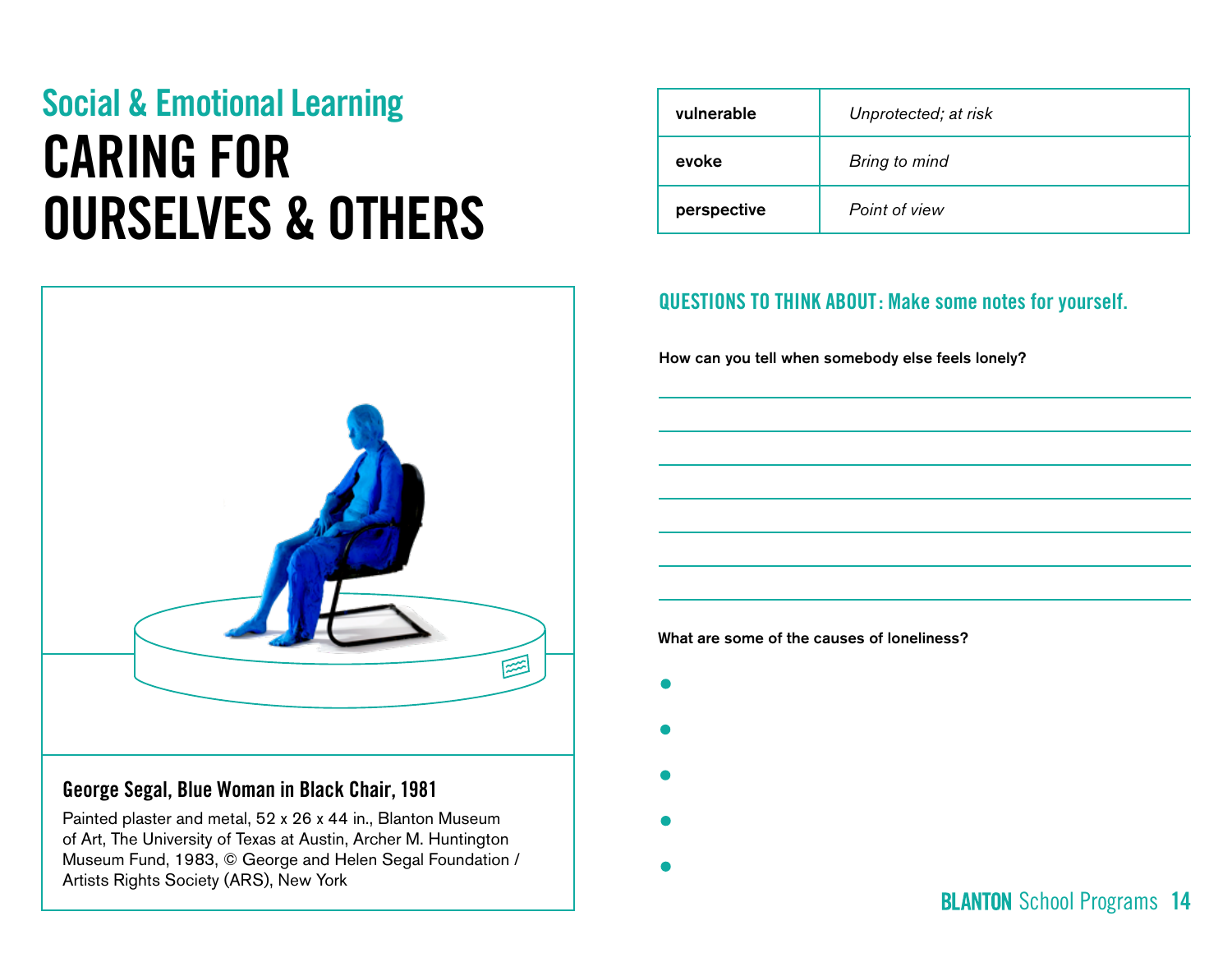What can you do to help somebody who is lonely?

#### THINK LIKE AN ARTIST

For this activity, you'll need a partner. If you're at home, this could be someone in your household or a classmate on video in your virtual class. Or if you're in school, you can do this activity with a classmate while maintaining an appropriate distance.

You will "sculpt" your partner by telling them how to use their body language to communicate the feelings below. Feel free to use a chair as a prop if you decide to vary the poses between sitting and standing.



When you feel lonely or vulnerable, what can you do to take care of yourself?